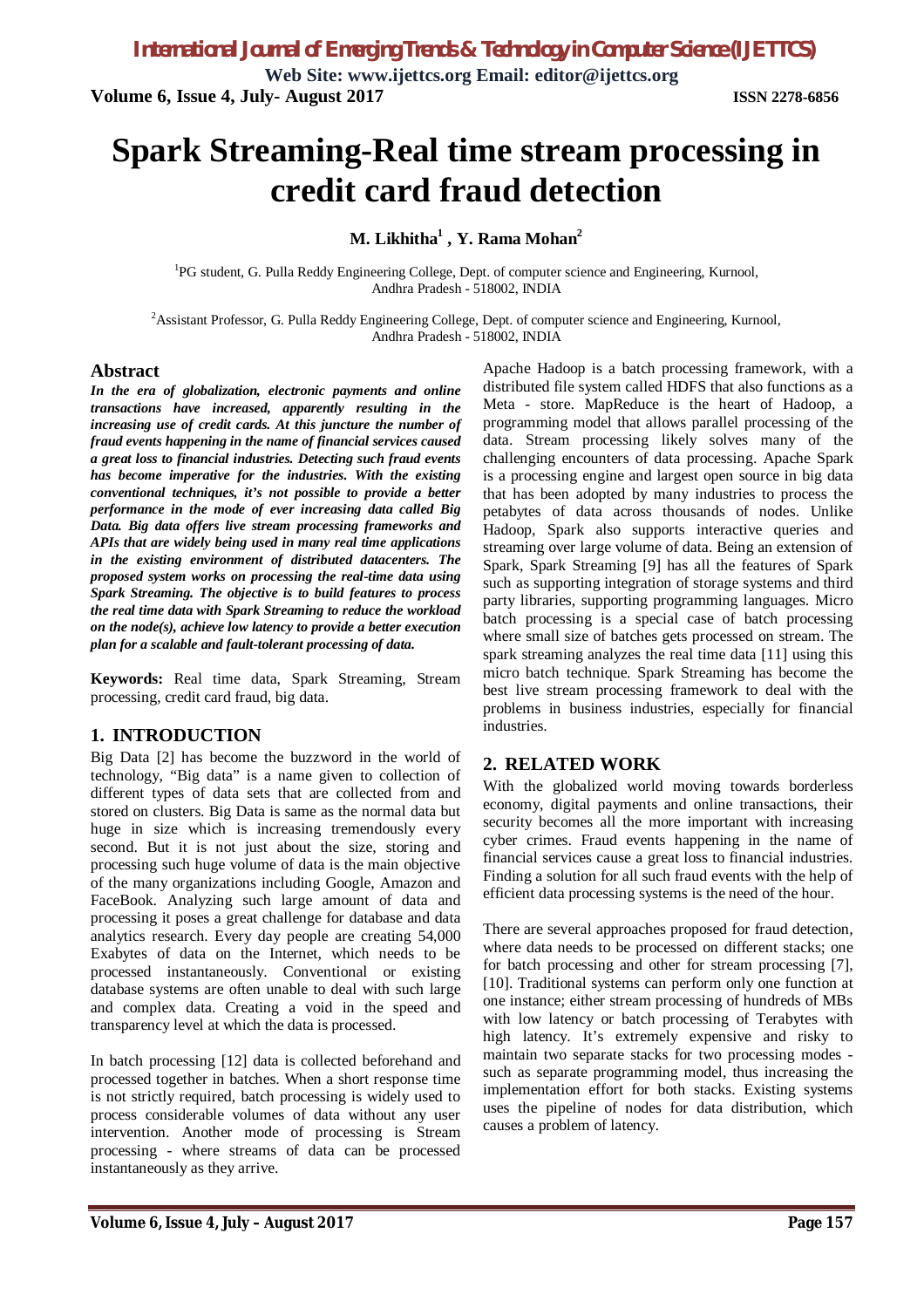**Web Site: www.ijettcs.org Email: editor@ijettcs.org**

## **Volume 6, Issue 4, July- August 2017 ISSN 2278-6856**

As a part of my research few lacunae were identified in the wide area analytic models- migrating data and integrating it, which cause latency issues. To overcome these issues a real time analysis of data is necessary. Stream processing is one such model which efficiently does this. So, I have explored areas of Stream processing [1] for one of the use cases called Fraud Detection. In the entire study it is noticed that, the existing systems are not efficient to deal with huge amount of real time data. Due to the pressing need of processing large volumes of streaming data, the proposed system in this paper is aimed at processing massive amount of data in a stipulated time. I am presenting an approach of processing live data streams with Spark Streaming.

#### **3. REAL TIME STREAM PROCESSING**

Mapr Converged Data Platform (MCDP) [16] is an enterprise grade distribution for Hadoop, developed by MapR Technologies. It supports a dozens of open source engines and tools that provides various APIs to meet the requirements of real time processing. MapR distribution allows you to install various Hadoop components for processing and analyzing the data on your cluster. The proposed system is associated with MCDP to integrate Hadoop and streaming with real time database capabilities. It also helps the integration of various enterprise storage and event streaming.

Organizations felt a dire need of an efficient processing method to handle the ever increasing data. Though Hadoop 1.0 (MRv1) could do the job, Hadoop 2.0 (MRv2) came with a more efficient processing system of advanced features and APIs that allows working with specialized and interactive programs to provide more scalable and reliable data processing. However, a typical streaming architecture is composed of three key components namely called- a producer to collect the input data from different sources, a streaming system for creating streams from the collected input and a consumer to process the stream generated by the streaming system.

#### **3.1. Data Ingestion**

**Kafka** is a distributed streaming platform that provides several APIs for communication between the producer and consumers. It is a messaging based log aggregator system that allows consumers to consume messages sequentially from particular partitions as shown in Kafka architecture - Fig.1.



**Fig.1.** Architecture of Kafka

Kafka has shown its best side in building real-time streaming data pipelines that reliably get data between systems or applications that transform or react to the streams of data. It can be run as a cluster on one or more servers and it stores the streams of records in labelled categories called topics. Kafka has four core APIs [16]: Producer API, Consumer API, Streaming API, and Connector APIs, which are responsible for allowing application to publish, consume, transform streams and connecting to the database respectively. **Kafka API**  [4] offers real-time processing and integration with popular stream processing frameworks like Spark Streaming. It replicates the data globally for high availability and it can be used for both online and offline distributed applications. Kafka performs multiple read and writes of topics using partitions and can easily write up to 700 Mbps.

#### **3.2. Data Processing**

Apache Hadoop has a core MapReduce engine for distributed computing of large scale data and it has recently came out with a new version called MapReduce 2.0(MRv2) with major changes and improved features to support more distributed computing models. MRv2 allows multiple processing engines to work together, and it has two components – YARN [13] for cluster resource management capabilities and MapReduce [3]. This MRv2 separates the resource management and processing components by allowing a new ResourceManager to manage resource usage across applications, where as execution of jobs is managed by the ApplicationMasters that helps in removing a bottleneck and let clusters scale up to larger configurations. Integrating Hadoop and Spark allows the Spark streaming to use the Spark APIs for both streaming and batch processing of real-time data.

**Spark streaming** processes datasets that are divided in several discretized streams (DStreams) [8] which are then processed continuously in streaming mini-batches. Input data can be ingested from sources like Kafka, Flume, HDFS or S3 and outcomes pushed out to accessible sources like dashboards, databases and file systems. Architecture of Spark streaming is shown in the Fig.2.



**Fig.2.** Architecture of Spark streaming

#### **3.3. Data Storage and retrieval**

**HDFS** is a specially designed distributed file system [5], [6] for storing huge data set with cluster of streaming access pattern. It supports multiple reads and writes and can avoid single storage device I\O bottlenecks. HDFS is managed through two nodes – one for holding metadata and other for storing files. Node that holds metadata is namely known as Name Node that acts as a Master node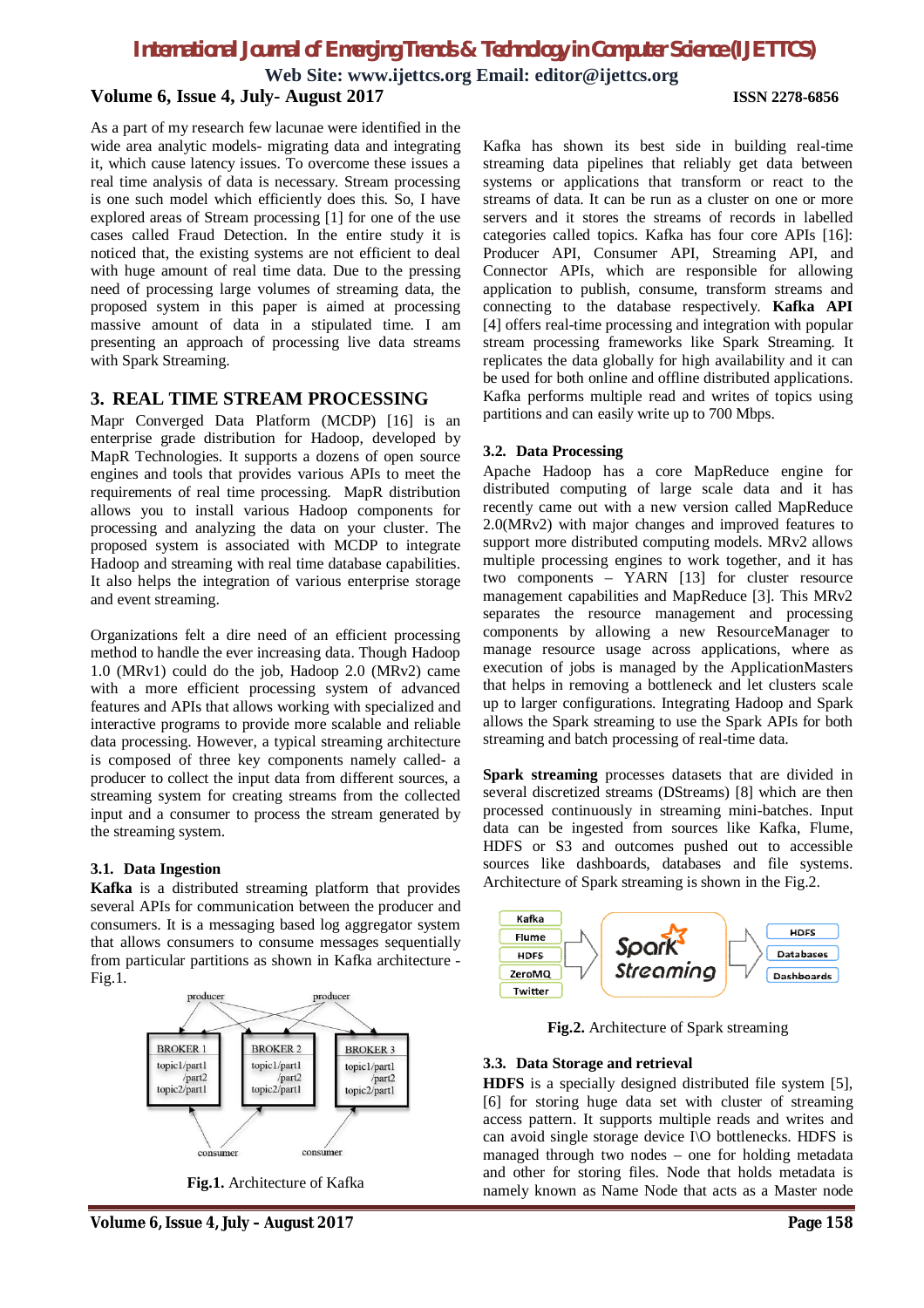**Web Site: www.ijettcs.org Email: editor@ijettcs.org**

# **Volume 6, Issue 4, July- August 2017 ISSN 2278-6856**

and the node that sore files is known as Data Node which acts as a slave node.

**Hive** [15] is a SQL inspired query oriented language and a data warehouse infrastructure tool to process structured data in Hadoop. Hive can be configured with Spark and YARN as per the requirement of the application. Hive on Spark [14] allows utilizing Apache Spark as its execution engine. Following are the steps performed by Hive to interact with Execution engine and Executes the query plan by sending it to the driver program.

# **4. PROPOSED SYSTEM**

The proposed work focuses on distinguishing the fraudulent events in credit card usage by processing data streams that are being generated continuously. The strategy is to compare the current transaction requests with historical transactions to distinguish the fraud transactions from genuine transactions.



**Fig.3.** Block diagram of proposed system

The databases of the financial industries, serve as producers to deliver the required credit card transaction information, which acts as an input for the further stream processing that takes place through Kafka, a distributed streaming platform which segregates the data, and delivers billions of streams per second. Repositories of Kafka APIs that enabled the data ingestion of streams will now send the processed streams to the consumers. The consumers are the subscribers or processing engines that deploy the major utilization of received data. The entire working of the system is interpreted in the Fig.3.

Spark streaming uses in-memory computation and supports multiple APIs to perform operations on data. Live data streams can be grouped into small size of batches that are defined as Descretized Streams (DStreams) are treated as RDDs (Resilient Distributed Dataset) [8], [11] to compute them. Spark streaming supports real time data processing with micro batching of jobs. Resulting data can be pushed out as batches of processed RDDs. Fig.4 shows the data flow of spark streaming.



**Fig.4**. Data flow of Spark streaming

In general, a credit card transaction can have the features associated with the card holder, transaction and transaction history. Some common features are: Card holder name, card number, location, withdrawal amount, transaction id, average withdrawal, credit limit, total spends and some other details of card holder. A sample data set of 3,00,000 records (approximately) that are composed of the specified features, such as transactionId (*id*), cardholder name (*full\_name*), gender (*gender*), card number (*card\_number*), credit limit (*credit\_limit*), total spends (*total spends*), email(*email*), where each row of the data set acts as an RDD as shown in fig.3. This action is followed by the creation of a database in Hive using the following schema (written in ""):

" *CREATE Transaction\_data(id int, full\_name string, gender string, card\_number string, credit\_limit double, total\_spends double, email string ) row format delimited fields terminated by ',' ;* "

Data can be loaded from *.csv* file using the following command:

| "LOAD"                     | DATA. | <i>LOCAL</i> | <i><b>INPATH</b></i> |
|----------------------------|-------|--------------|----------------------|
| '/home/mapr/card data.csv' |       | <i>INTO</i>  | <i>TABLE</i>         |
| <i>Transaction data:</i> " |       |              |                      |

The proposed system intended to analyze the sequence of transactions from the user inputs and validates the current transaction details based on the *credit limit* of corresponding *card number.* Initially stream creator (kafka) generates sequence of transactions (streams) from user input and initiates the transaction by providing details entered by the user, then it sends the transaction details for stream processing using the following query:

*{"type":"transaction","timestamp":3516821.910,"Name":" Sathish","CardNo":"5602241533192786868","transactid" :"2"}*

The consumer receives the transaction message from stream creator by entering into an infinite loop. It fetches the details of current transaction's *card number* from the database by submitting the following query:

*SELECT full\_name,card\_number,credit\_limit,total\_ spends FROM transaction\_data WHERE card\_number='5602241533192786868'*

Then it compares and validates the *credit limit* with current *transaction amount* based on the rules set. It rejects the transaction if the validation failed for the given *card number* and if a transaction is rejected by the analyzer,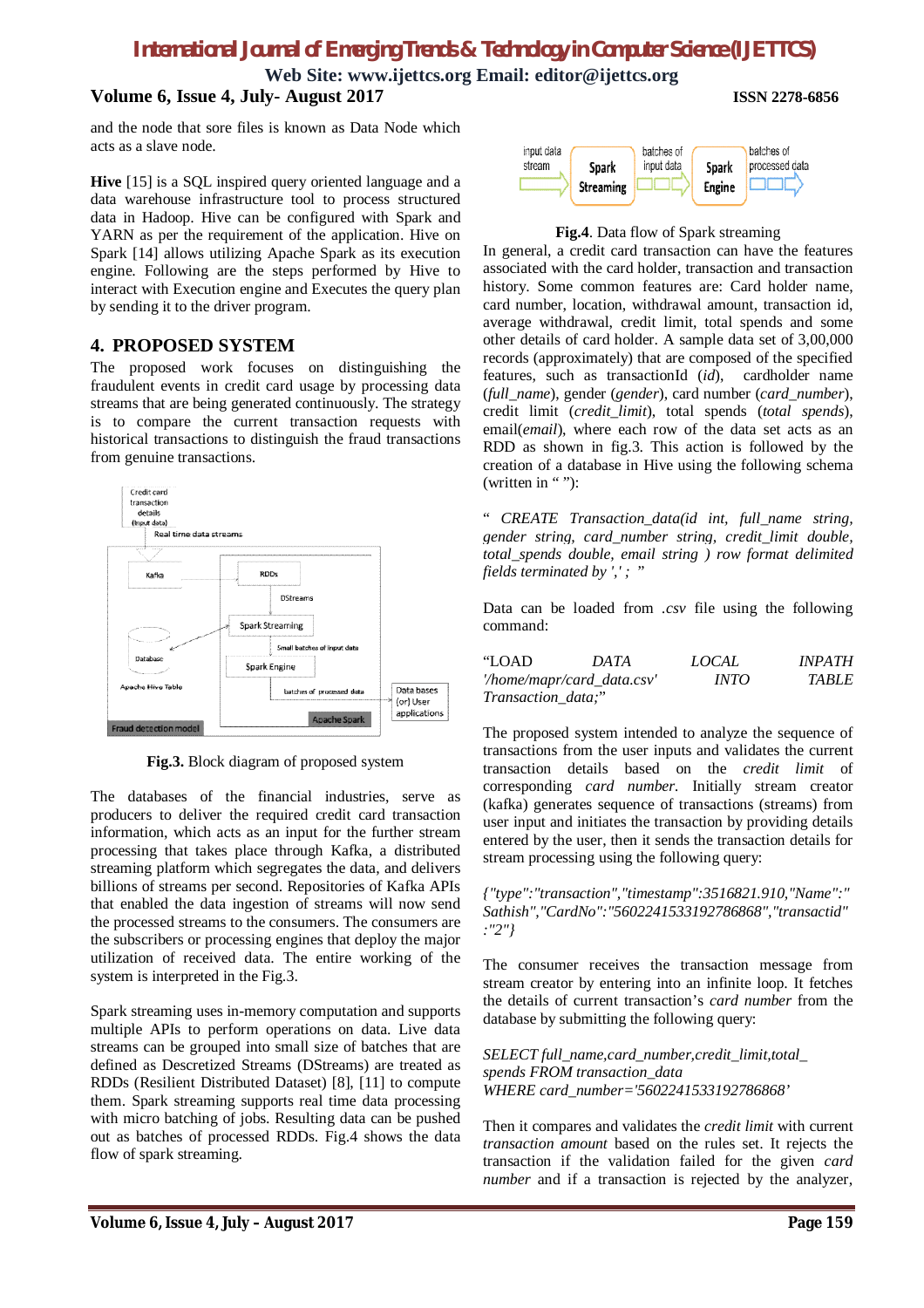**Web Site: www.ijettcs.org Email: editor@ijettcs.org**

## **Volume 6, Issue 4, July- August 2017 ISSN 2278-6856**

then it is labelled as the fraud transaction and the stream is deemed as a fraud event and this is not sent for the further processing phases. The following is the pseudo code used for this stream processing.

#### **Pseudo code for Transaction analyzer:**

- *1. Repeat (Infinite loop to read messages)*
- *2. Read messages from Streams*
- *3. Read Card Number and amount entered*
- *4. Get credit limit based on the card number*
	- *a. Validate credit limit*
		- *b. Reject if not valid*
		- *c. Push the failed transactions to other stream*
		- *d. Send success message if legitimate*
- *5. Read next message*

## **5. OBSERVATIONS**

Many key big data applications must run in real time such as click analysis, spam filtering, live stream reporting, etc. Unlike Hadoop's batch processing, Spark streaming's functional APIs provides horizontal scaling of data across the nodes of cluster in a distributed manner, by which the data can get processed hundred times faster.

The statistical measures shows the benchmarks of Hadoop and Spark; i.e. the time (sec) taken to perform iteration(s). The following Fig.5 shows: (a) the comparison of regression performance of Hadoop and spark, (b) the comparison of data scaling of Hadoop and Spark.



**Fig.5** comparison of Hadoop and Spark Performance

The graph plotted by using number of nodes and the iteration time as parameters, can be depicted in the following Fig. 6 that illustrates the analysis taking into account both regression and data scaling performances of Hadoop and spark, in comparison with spark streaming.



**Fig.6** Hadoop and Spark in comparison with Spark

streaming

In this test case it is observed that real time analysis using the MapR Converged Data Platform that integrates Hadoop and Spark with real-time database capabilities, which facilitates high performance and low latency, efficient processing methods in real time analysis.

#### **6. CONCLUSION**

The entire study and proposed system aim at processing the massive amount of data in a stipulated time, while not compromising on the efficiency and the quality of the data retrieved. The ever growing digitization needs the real time analysis of all the trade transactions and the business of the financial organizations. The entire economy of the world runs on the uninterrupted data flow and the financial goals are set based on this data. Streams processing, lies at the heart of data management and analysis, which is important for providing the accurate and reliable information.

#### **REFERENCES**

- [1]. Albert Bifet, Silviu Maniu, Jianfeng Qian. StreamDM, "Advanced Data Mining in Spark Streaming". 2015 IEEE International Conference on Data Mining Workshop, Atlantic City, NJ, USA.
- [2]. C. Lakshmi, V. V. Nagendra Kumar, "Survey Paper on Big Data". International Journal of Advanced Research in Computer Science and Software Engineering, MCA Department, RGMCET, Nandyal, Andhra Pradesh, India
- [3]. J. Dean and S. Ghemawat, "MapReduce: Simplified data processing on large clusters". Communications of the ACM, vol. 51, no. 1, pp. 107–113, 2008.
- [4]. J. Kreps, N. Narkhede, and J. Rao. "Kafka: A Distributed Messaging System for Log Processing". In NetDB Workshop, June 2011.
- [5]. Jeffrey Shafer, Scott Rixner, and Alan L. Cox; "The Hadoop Distributed Filesystem: Balancing Portability and Performance". Rice University Houston, TX.
- [6]. K. Shvachko, H. Kuang, S. Radia, and R. Chansler, "The hadoop distributed file system". Proc. of IEEE